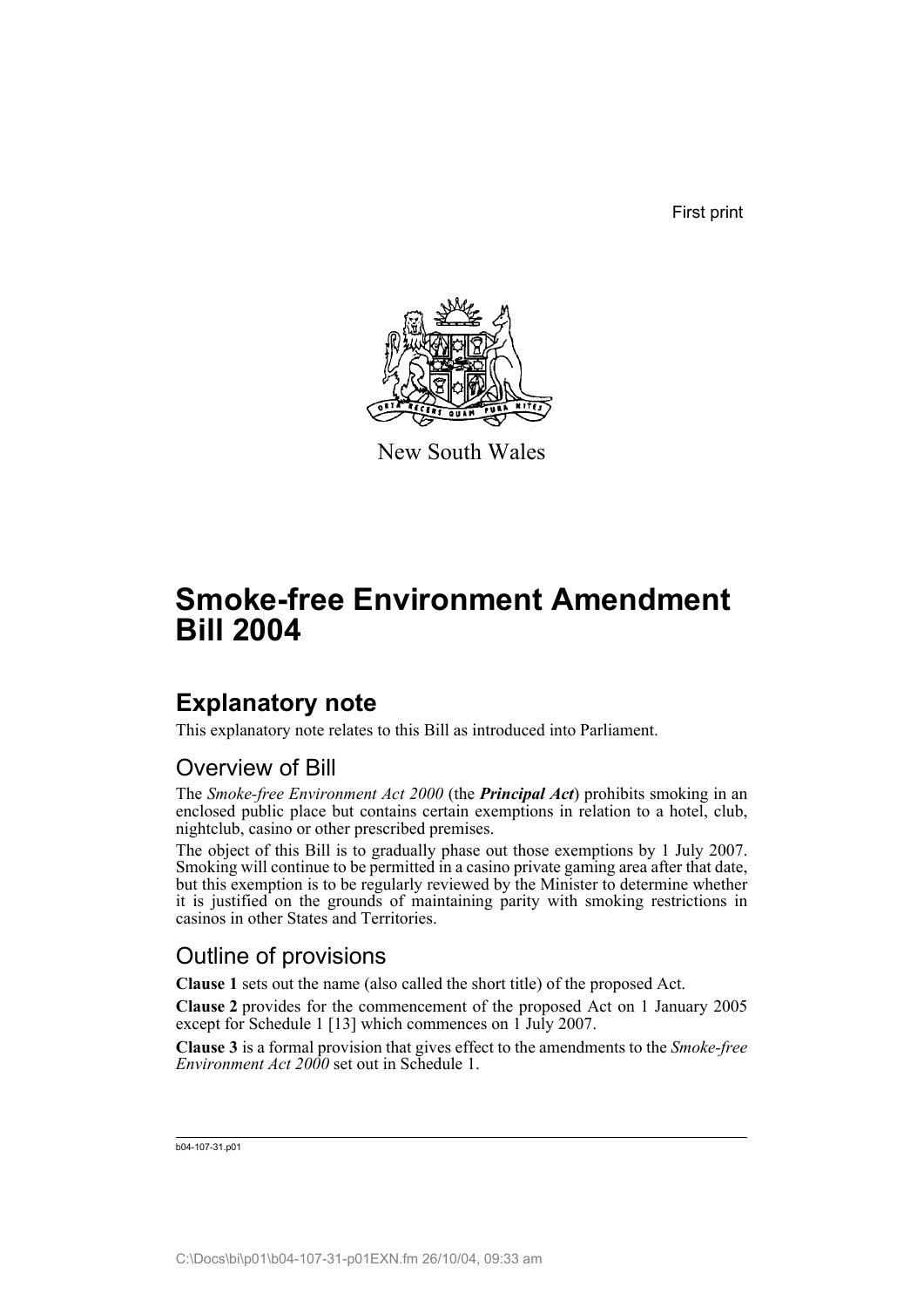Explanatory note

**Clause 4** is a formal provision that gives effect to the amendments to the other Acts and regulation set out in Schedule 2.

#### **Schedule 1 Amendment of Smoke-free Environment Act 2000**

**Schedule 1 [4]** replaces the concept of exempt premises in the Principal Act with a similar concept of exempt areas. The prohibition on smoking contained in the Principal Act does not apply to an exempt area. **Schedule 1 [1]–[3], [5], [6], [8] and [9]** make consequential amendments. The only areas that will be exempt areas after 1 January 2005 are certain parts of a club, hotel, nightclub or casino. These exemptions are to be phased out by 1 July 2007 except in relation to a casino private gaming area. It should be noted that the Principal Act regulates enclosed public places so it does not affect smoking in places such as beer gardens and residential accommodation in hotels.

Proposed section 11A sets out the temporary exemption that will apply in relation to a club, hotel, nightclub or casino on and after 1 January 2005 and before 1 July 2005. During that period, any bar rooms, gaming machine rooms and recreation rooms in a club, hotel, nightclub or casino may be set aside as exempt areas in which smoking will be permitted. However, smoking will not be permitted in any dining area, at any counter at which drinks or food are ordered or served, in one bar room (but only if there is more than one bar room), in one gaming machine room (but only if there is more than one gaming machine room) and one recreation room for each game or recreational activity offered at the premises (but only in premises where there is more than one recreation room offering that game or activity).

Proposed section 11B sets out the temporary exemption that will apply in relation to a club, hotel, nightclub or casino on and after 1 July 2005 and before 1 July 2007. During that period, one room (being a bar room, gaming machine room or recreation room), or one part of such a room, in a club, hotel, nightclub or casino may be set aside as an exempt area in which smoking will be permitted. The exempt area when expressed as a percentage of the total area of all the rooms (being bar rooms, gaming machine rooms and recreation rooms) in the club, hotel, nightclub or casino, must not exceed 50% (on or after 1 July 2005 and before 1 July 2006) or 25% (on or after 1 July 2006 and before 1 July 2007). However, smoking will not be permitted in any dining area, toilet area, foyer, lobby, thoroughfare, dance floor or auditorium or at any counter at which drinks or food are ordered or served.

On and after 1 July 2007 smoking will not be permitted in any part of a club, hotel, nightclub or casino that is an enclosed public place (other than in a casino private gaming area). Smoking will be permitted in a casino private gaming area by proposed section 11 and this exemption is not affected by proposed clauses 11A and 11B. This exemption will continue after 1 July 2007. However, proposed section 11C requires this exemption to be reviewed regularly by the Minister to determine whether the exemption is justified on the grounds of maintaining parity with the smoking

Explanatory note page 2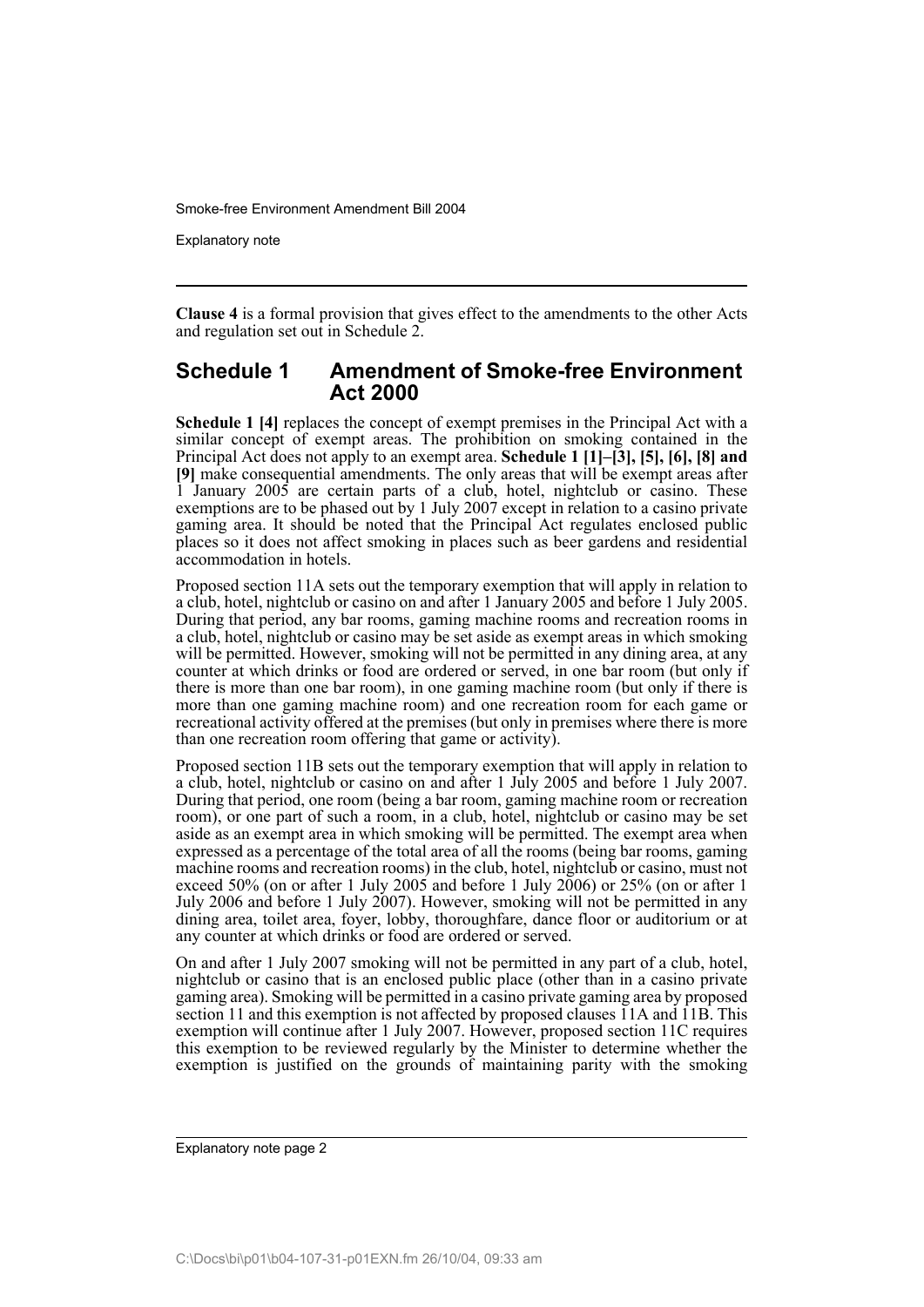Explanatory note

restrictions in casinos in other States and Territories. **Schedule 1 [13]** makes a consequential amendment to Schedule 1 to the Principal Act to reflect the removal of the exemptions on 1 July 2007.

**Schedule 1 [7]** makes it clear that any duty a person may have under the *Occupational Health and Safety Act 2000* is not affected by an exemption under Part 3 of the Principal Act.

**Schedule 1 [10]** inserts a new section 21A that makes it clear that compensation is not payable by or on behalf of the State arising directly or indirectly from the enactment or operation of the proposed Act or the Principal Act, or the exercise by any person of a function under the Principal Act or a failure to exercise any such function, or any statement or conduct relating to the regulation of smoking in enclosed public places.

**Schedule 1 [11]** permits regulations to be made for or with respect to guidelines in relation to determining what is an enclosed public place and when a covered outside area is considered to be substantially enclosed for the purposes of the Principal Act.

**Schedule 1 [12]** amends Schedule 1 to the Principal Act to make it clear that the Principal Act does not prohibit smoking in residential accommodation in a motel or hostel.

**Schedule 1 [14]** enables the regulations to make provision for matters of a savings and transitional nature consequent on the proposed amendments to the Principal Act.

**Schedule 1 [15]** omits a redundant Part from Schedule 2 to the Principal Act.

### **Schedule 2 Amendment of other Acts and regulation**

**Schedule 2.1** amends the *Liquor Act 1982* to permit a licensee or his or her employee to refuse to admit to, or turn out of, licensed premises any person who smokes while on any part of the licensed premises that is a smoke-free area.

**Schedule 2.2** amends the *Registered Clubs Act 1976* to permit the secretary or an employee of a registered club to refuse to admit to, or turn out of, the premises of the club any person who smokes while on any part of the premises that is a smoke-free area.

**Schedule 2.3** amends the *Smoke-free Environment Regulation 2000* as a consequence of the proposed removal of the concept of exempt premises from the Principal Act.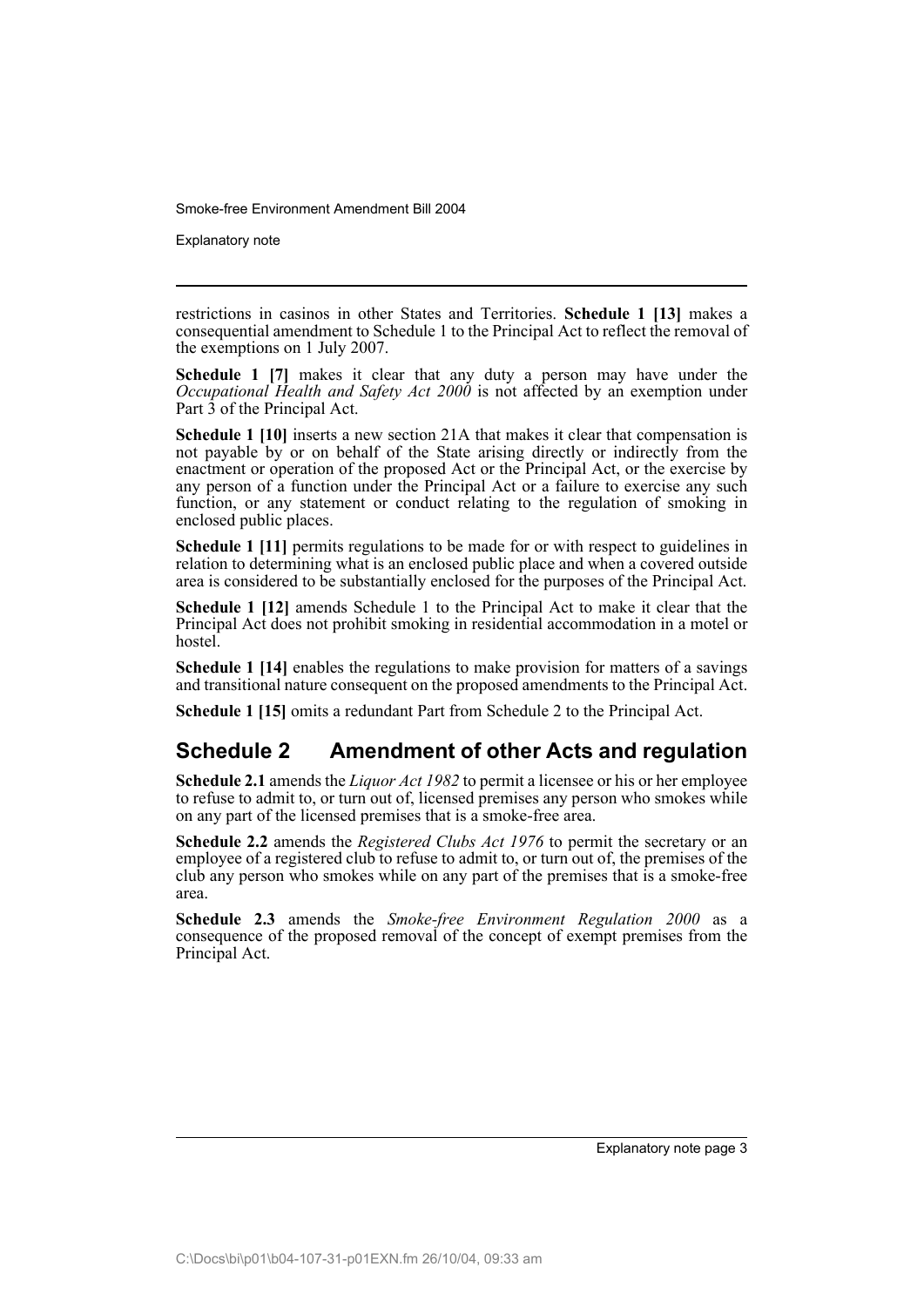Explanatory note

Explanatory note page 4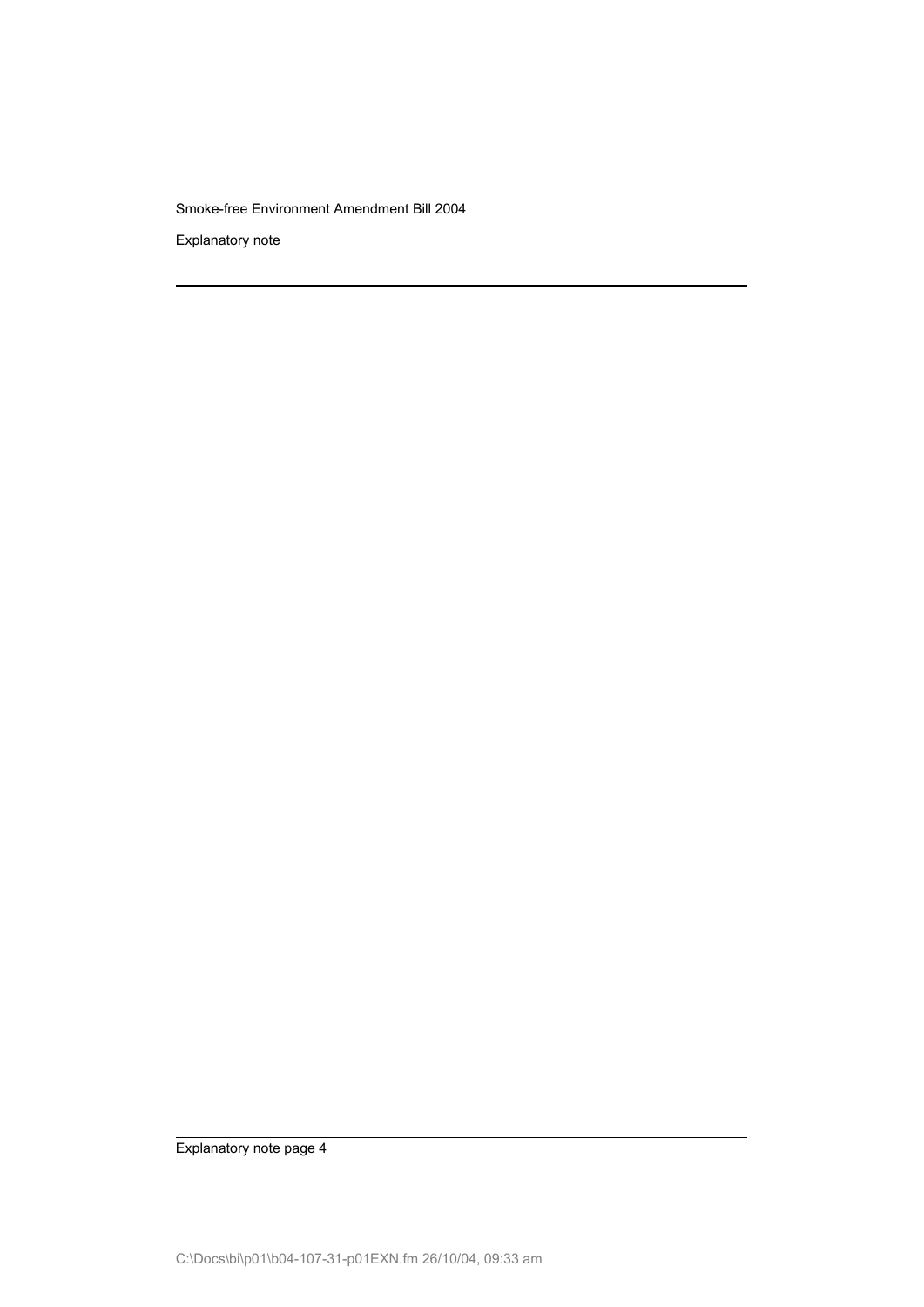First print



New South Wales

# **Smoke-free Environment Amendment Bill 2004**

## **Contents**

|                                                         | Page |
|---------------------------------------------------------|------|
| Name of Act                                             |      |
| Commencement                                            |      |
| Amendment of Smoke-free Environment Act 2000 No 69      | 2    |
| Amendment of other Acts and regulation                  |      |
| Schedule 1 Amendment of Smoke-free Environment Act 2000 | З    |
| Schedule 2 Amendment of other Acts and regulation       |      |
|                                                         |      |

b04-107-31.p01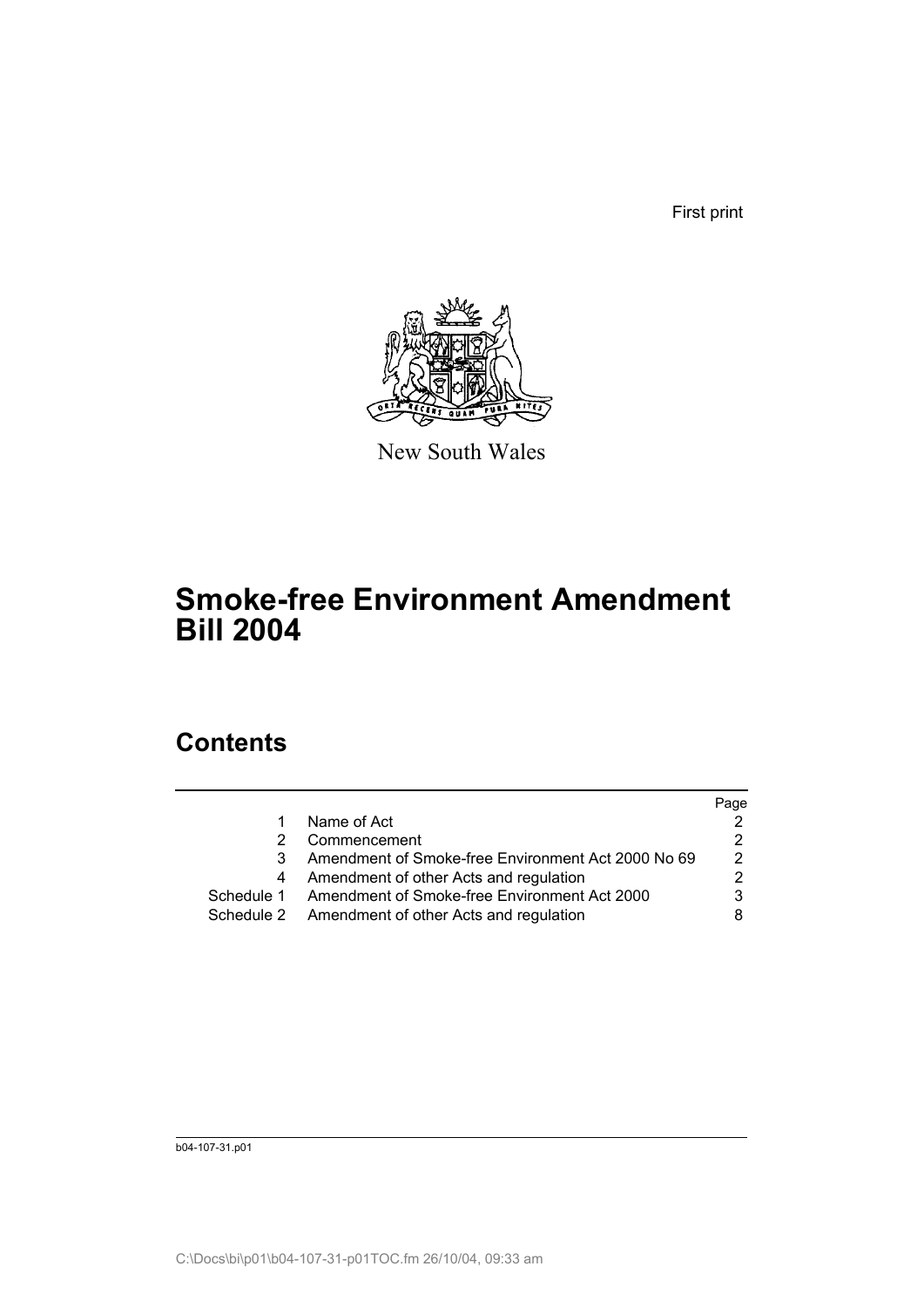**Contents** 

Page

Contents page 2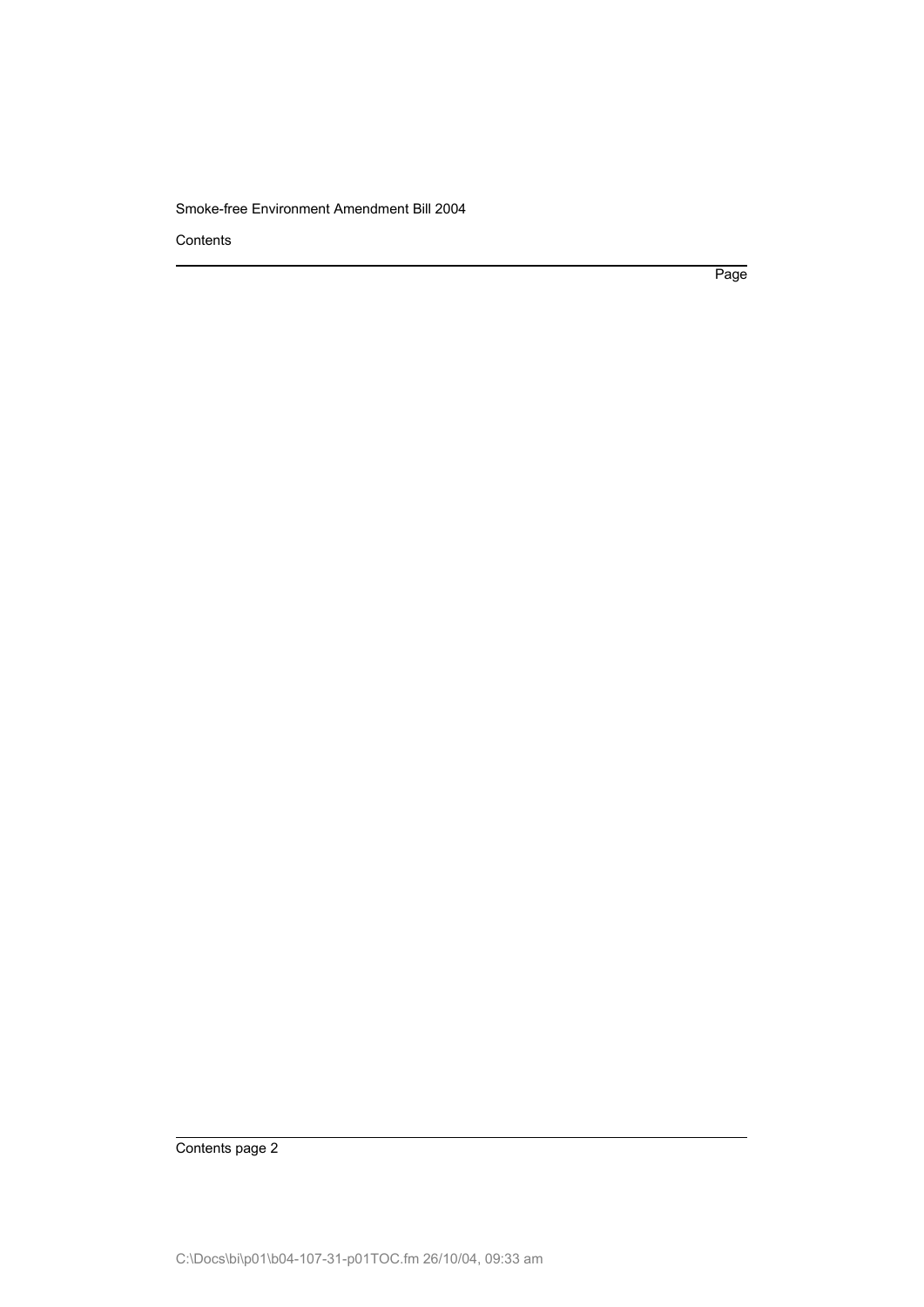

New South Wales

# **Smoke-free Environment Amendment Bill 2004**

No , 2004

#### **A Bill for**

An Act to amend the *Smoke-free Environment Act 2000* to remove certain exemptions under that Act and to make consequential amendments to the *Liquor Act 1982*, the *Registered Clubs Act 1976* and the *Smoke-free Environment Regulation 2000*; and for other purposes.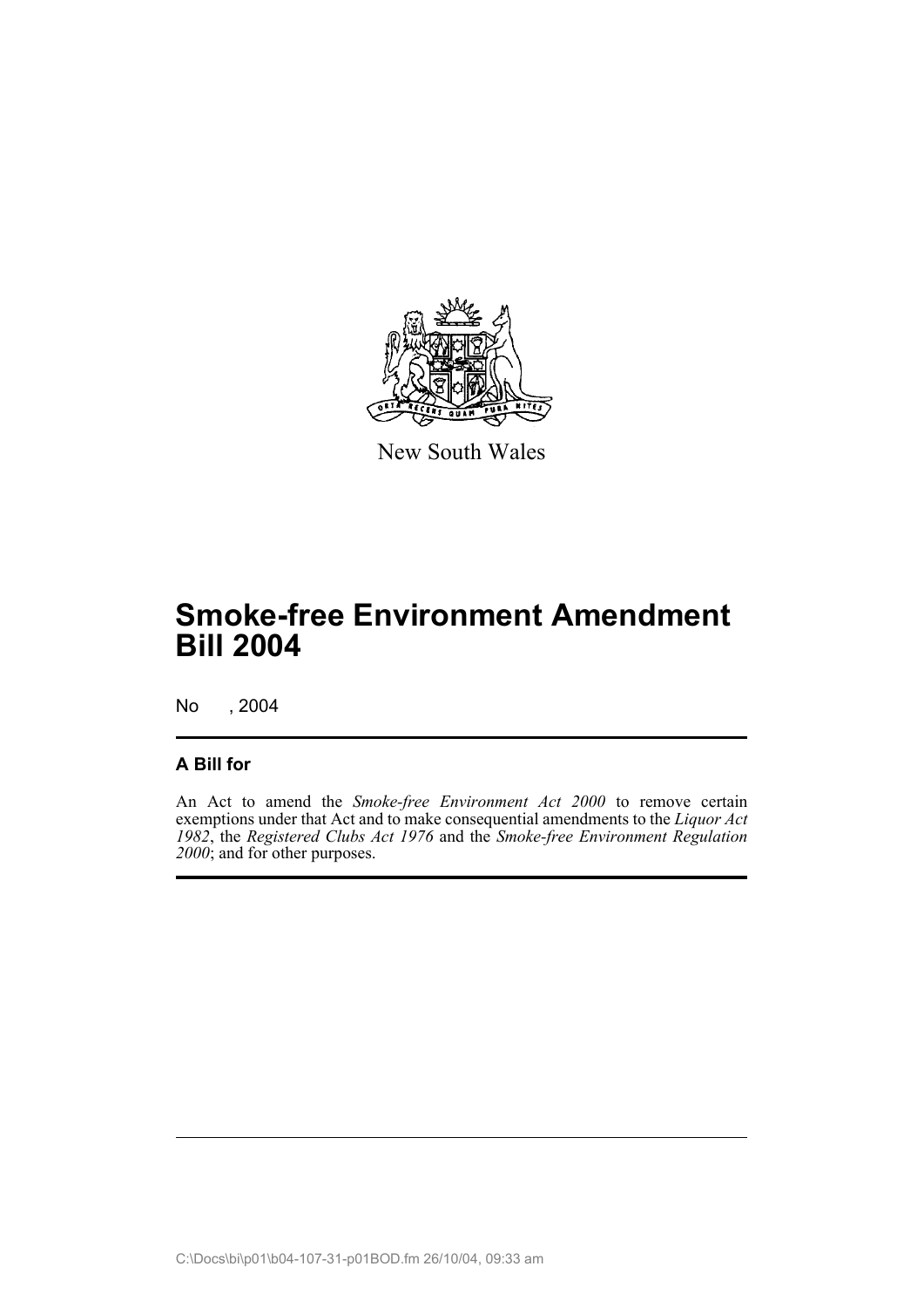<span id="page-7-3"></span><span id="page-7-2"></span><span id="page-7-1"></span><span id="page-7-0"></span>

|              |                     | The Legislature of New South Wales enacts:                                                 |          |  |
|--------------|---------------------|--------------------------------------------------------------------------------------------|----------|--|
| 1            |                     | <b>Name of Act</b>                                                                         | 2        |  |
|              |                     | This Act is the Smoke-free Environment Amendment Act 2004.                                 | 3        |  |
| $\mathbf{2}$ | <b>Commencement</b> |                                                                                            |          |  |
|              | (1)                 | This Act commences on 1 January 2005 except as otherwise provided<br>by this section.      | 5<br>6   |  |
|              | (2)                 | Schedule 1 [13] commences on 1 July 2007.                                                  | 7        |  |
| 3            |                     | Amendment of Smoke-free Environment Act 2000 No 69                                         | 8        |  |
|              |                     | The Smoke-free Environment Act 2000 is amended as set out in<br>Schedule 1.                | 9<br>10  |  |
| 4            |                     | Amendment of other Acts and regulation                                                     | 11       |  |
|              |                     | Each Act and regulation specified in Schedule 2 is amended as set out<br>in that Schedule. | 12<br>13 |  |
|              |                     |                                                                                            |          |  |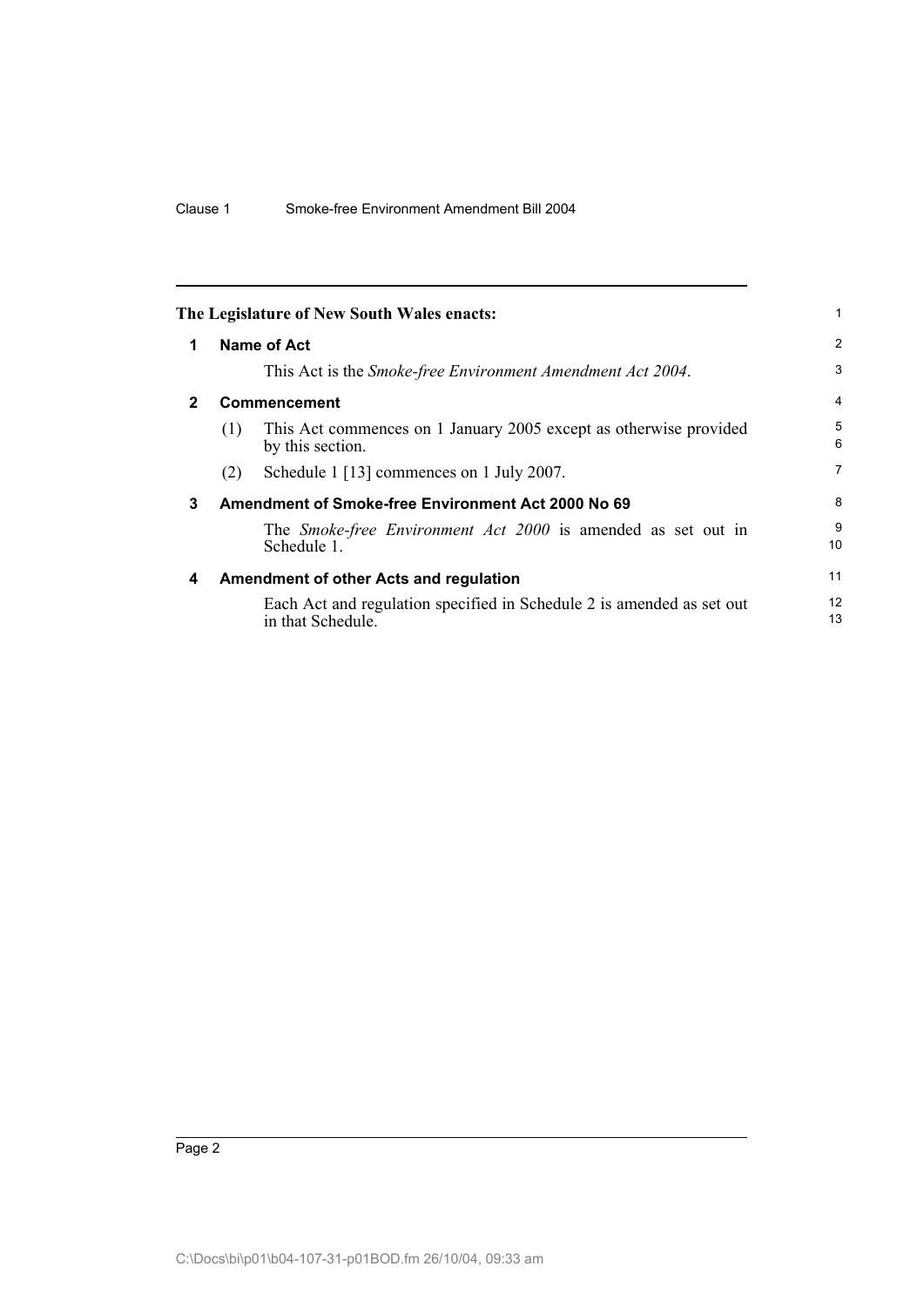Amendment of Smoke-free Environment Act 2000 Schedule 1

<span id="page-8-0"></span>

| <b>Schedule 1</b><br><b>Amendment of Smoke-free Environment</b><br><b>Act 2000</b> |     |                 | 1<br>$\overline{c}$                                                                                                          |          |
|------------------------------------------------------------------------------------|-----|-----------------|------------------------------------------------------------------------------------------------------------------------------|----------|
|                                                                                    |     |                 | (Section 3)                                                                                                                  | 3        |
| [1]                                                                                |     |                 | <b>Section 4 Definitions</b>                                                                                                 | 4        |
|                                                                                    |     |                 | Omit the definition of <i>exempt premises</i> . Insert instead:                                                              | 5        |
|                                                                                    |     |                 | <i>exempt area</i> has the meaning given by section 11.                                                                      | 6        |
| $[2]$                                                                              |     |                 | <b>Section 6 Smoke-free area</b>                                                                                             | 7        |
|                                                                                    |     |                 | Omit "exempt premises" from section 6 (1). Insert instead "an exempt area".                                                  | 8        |
| [3]                                                                                |     | Part 3, heading |                                                                                                                              | 9        |
|                                                                                    |     |                 | Omit "premises". Insert instead "areas".                                                                                     | 10       |
| [4]                                                                                |     |                 | Sections 10A, 11 and 11A-11C                                                                                                 | 11       |
|                                                                                    |     |                 | Omit section 11. Insert instead:                                                                                             | 12       |
|                                                                                    | 10A |                 | <b>Definitions</b>                                                                                                           | 13       |
|                                                                                    |     | (1)             | In this Part:                                                                                                                | 14       |
|                                                                                    |     |                 | <b>bar room</b> means a room in which drinks are ordered, served and                                                         | 15       |
|                                                                                    |     |                 | consumed, but does not include a gaming machine room or a<br>recreation room.                                                | 16<br>17 |
|                                                                                    |     |                 | casino means premises, or part of premises, defined as a casino                                                              | 18       |
|                                                                                    |     |                 | for the time being under section 19 of the Casino Control Act                                                                | 19       |
|                                                                                    |     |                 | 1992 and includes the whole or a specified part of any premises<br>the subject of an order under section 89 (3) of that Act. | 20<br>21 |
|                                                                                    |     |                 | casino private gaming area means an area in a casino that is used                                                            | 22       |
|                                                                                    |     |                 | substantially for gaming by international visitors to the casino                                                             | 23       |
|                                                                                    |     |                 | other than an area used substantially for the purposes of gaming<br>machines.                                                | 24<br>25 |
|                                                                                    |     |                 | <b><i>club</i></b> means the premises of a registered club within the meaning                                                | 26       |
|                                                                                    |     |                 | of the Registered Clubs Act 1976.                                                                                            | 27       |
|                                                                                    |     |                 | <i>dining area</i> means an area where meals are served and are<br>consumed at tables.                                       | 28<br>29 |
|                                                                                    |     |                 | <i>gaming machine</i> has the same meaning as in section 8 of the<br>Casino Control Act 1992.                                | 30<br>31 |
|                                                                                    |     |                 | <i>gaming machine room</i> means a room used substantially for the<br>purposes of gaming machines.                           | 32<br>33 |
|                                                                                    |     |                 | <b>hotel</b> means any premises that are the subject of a hotelier's<br>licence in force under the <i>Liquor Act 1982</i> .  | 34<br>35 |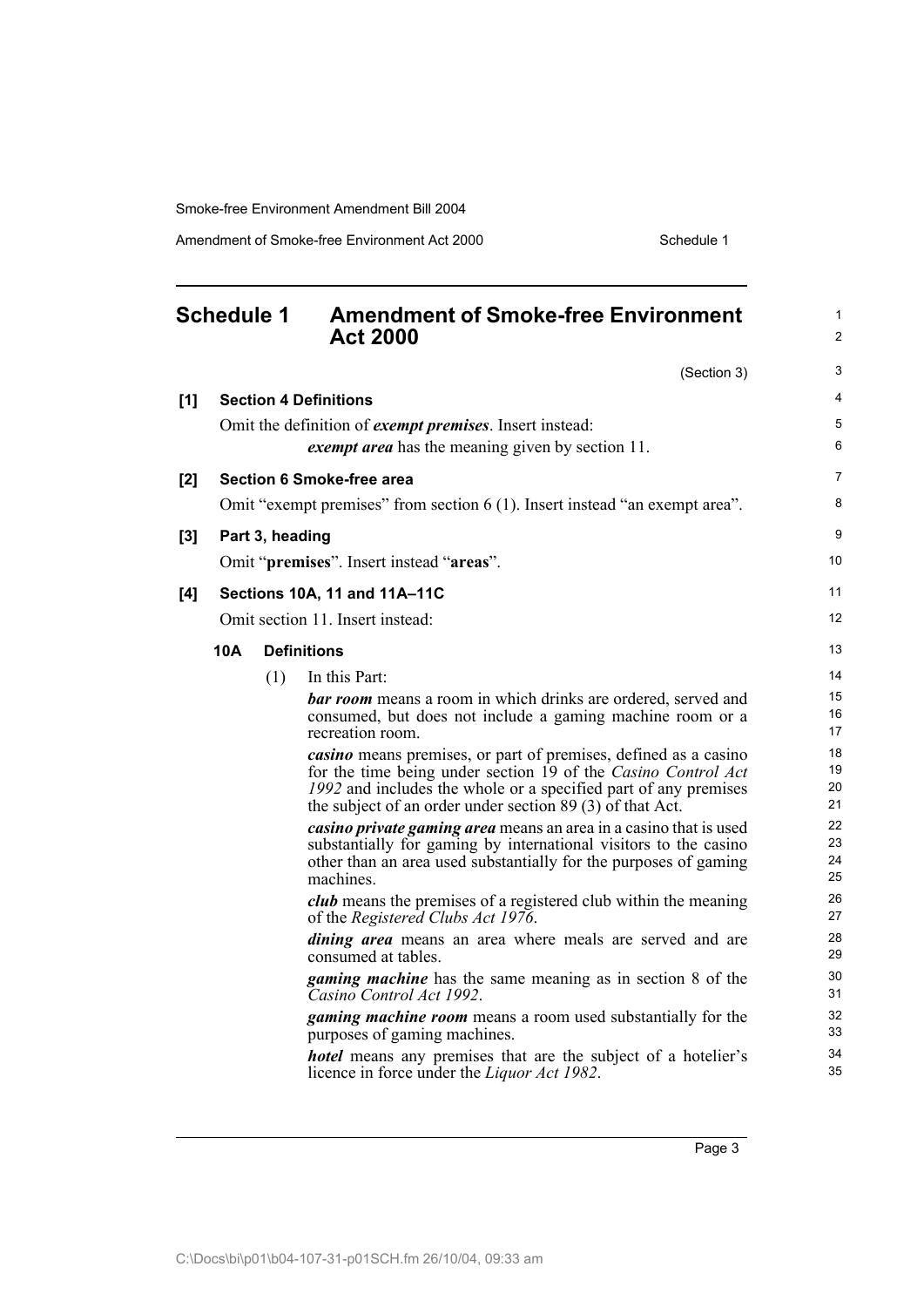Schedule 1 Amendment of Smoke-free Environment Act 2000

*nightclub* means any premises that are the subject of a nightclub licence in force under the *Liquor Act 1982*.

*recreation room* means a room used substantially for the purposes of games or other recreational activities other than gaming machines.

*thoroughfare* means an area set aside as a thoroughfare but does not include an entrance to an exempt area.

(2) In this Part, any reference to an *area* or *room* does not include a reference to any area or room, or part of an area or room, that is not an enclosed public place.

#### **11 Meaning of "exempt area"**

In this Act, *exempt area* means an area set aside in accordance with section 11A or 11B or a casino private gaming area, but does not include any area:

- (a) required to be designated as a smoke-free area under regulations referred to in section 12, or
- (b) that is the subject of a declaration in force under section 13.

#### **11A Temporary exemption for areas of a club, hotel, nightclub or casino from 1 January 2005 until 1 July 2005**

- (1) On or after 1 January 2005 and before 1 July 2005, the bar rooms, gaming machine rooms and recreation rooms in a club, hotel, nightclub or casino may be set aside as an exempt area.
- (2) However, the following areas are not to be set aside as an exempt area or as part of an exempt area:
	- (a) any dining area,
	- (b) any counter at which drinks or food are ordered or served,
	- (c) one bar room, but only in premises where there is more than one bar room,
	- (d) one gaming machine room, but only in premises where there is more than one gaming machine room,
	- (e) one recreation room for each game or recreational activity offered at the premises, but only in premises where there is more than one recreation room offering that game or activity.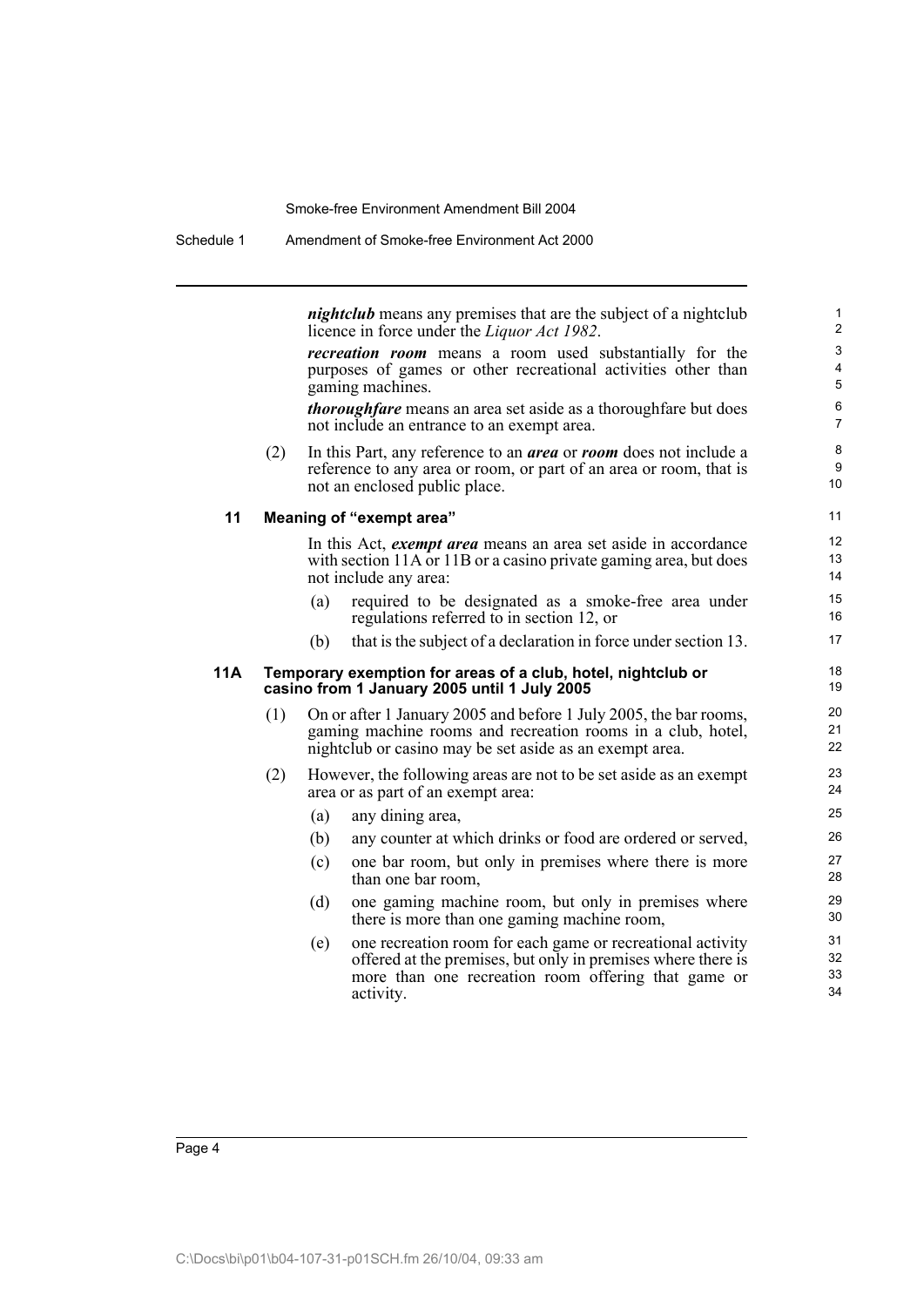Amendment of Smoke-free Environment Act 2000 Schedule 1

|     | 11B<br>Temporary exemption for areas of a club, hotel, nightclub or<br>casino from 1 July 2005 until 1 July 2007 |              |                                                                                                                                                                                                                                                            | $\mathbf{1}$<br>$\overline{2}$ |
|-----|------------------------------------------------------------------------------------------------------------------|--------------|------------------------------------------------------------------------------------------------------------------------------------------------------------------------------------------------------------------------------------------------------------|--------------------------------|
|     |                                                                                                                  | (1)          | In this section:                                                                                                                                                                                                                                           | 3                              |
|     |                                                                                                                  |              | room means bar room, gaming machine room or recreation room.                                                                                                                                                                                               | 4                              |
|     |                                                                                                                  | (2)          | On or after 1 July 2005 and before 1 July 2007, one room, or one<br>part of one room, in a club, hotel, nightclub or casino may be set<br>aside as an exempt area.                                                                                         | 5<br>6<br>$\overline{7}$       |
|     |                                                                                                                  | (3)          | An exempt area under this section, when expressed as a<br>percentage of the total area of all the rooms in the club, hotel,<br>nightclub or casino, must not exceed:                                                                                       | 8<br>9<br>10 <sup>1</sup>      |
|     |                                                                                                                  |              | 50% on or after 1 July 2005 and before 1 July 2006, or<br>(a)                                                                                                                                                                                              | 11                             |
|     |                                                                                                                  |              | 25% on or after 1 July 2006 and before 1 July 2007.<br>(b)                                                                                                                                                                                                 | 12                             |
|     |                                                                                                                  | (4)          | The following areas are not to be set aside as an exempt area or<br>as part of an exempt area under this section and are not to be taken<br>into account when determining the area of a room or rooms for<br>the purposes of this section:                 | 13<br>14<br>15<br>16           |
|     |                                                                                                                  |              | a dining area, toilet area, foyer, lobby, thoroughfare, dance<br>(a)<br>floor or auditorium,                                                                                                                                                               | 17<br>18                       |
|     |                                                                                                                  |              | a counter at which drinks or food are ordered or served,<br>(b)                                                                                                                                                                                            | 19                             |
|     |                                                                                                                  |              | (c)<br>a casino private gaming area.                                                                                                                                                                                                                       | 20                             |
|     | 11C                                                                                                              |              | Review of casino private gaming area exemption                                                                                                                                                                                                             | 21                             |
|     |                                                                                                                  | (1)          | The Minister is to review regularly the exemption for a casino<br>private gaming area to determine whether the exemption is<br>justified on the grounds of maintaining parity with the smoking<br>restrictions in casinos in other States and Territories. | 22<br>23<br>24<br>25           |
|     |                                                                                                                  | (2)          | A review is to be undertaken within one month after 1 January<br>each year and the first such review is to take place in 2006.                                                                                                                             | 26<br>27                       |
|     |                                                                                                                  | (3)          | A report on the outcome of each review is to be tabled in each<br>House of Parliament no later than 1 June of the year in which the<br>review is undertaken.                                                                                               | 28<br>29<br>30                 |
| [5] |                                                                                                                  | requirements | Section 12 Premises containing exempt areas to comply with certain                                                                                                                                                                                         | 31<br>32                       |
|     |                                                                                                                  |              | Omit "exempt premises" wherever occurring.                                                                                                                                                                                                                 | 33                             |
|     |                                                                                                                  |              | Insert instead "premises containing an exempt area".                                                                                                                                                                                                       | 34                             |
| [6] |                                                                                                                  |              | Section 12 (2) (c)                                                                                                                                                                                                                                         | 35                             |
|     |                                                                                                                  |              | Omit "parts of the premises". Insert instead "areas".                                                                                                                                                                                                      | 36                             |

Page 5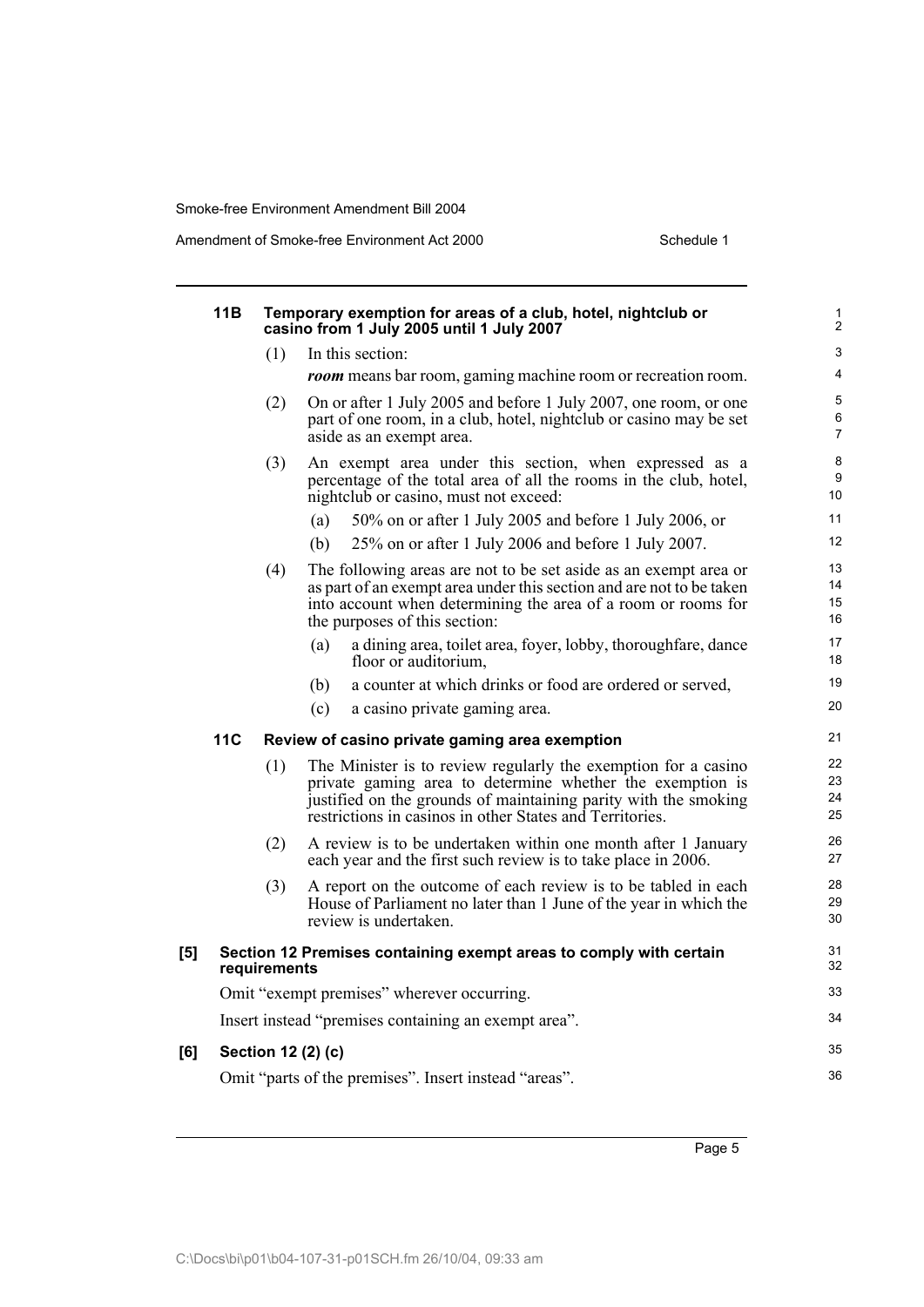| [7]    |     | <b>Section 12 (3)</b> |                          |                                                                                                                                                                                             | 1               |
|--------|-----|-----------------------|--------------------------|---------------------------------------------------------------------------------------------------------------------------------------------------------------------------------------------|-----------------|
|        |     |                       |                          | Insert after section $12(2)$ :                                                                                                                                                              | $\overline{2}$  |
|        |     | (3)                   |                          | An exemption under this Part does not affect any duty a person<br>may have under the <i>Occupational Health and Safety Act</i> 2000.                                                        | 3<br>4          |
| [8]    |     |                       |                          | Section 13 Removal of exemption by Director-General                                                                                                                                         | 5               |
|        |     |                       |                          | Omit "premises cease to be exempt premises" from section 13 (1).                                                                                                                            | 6               |
|        |     |                       |                          | Insert instead "area ceases to be an exempt area".                                                                                                                                          | $\overline{7}$  |
| [9]    |     |                       |                          | Section 13 (1) (a) and (b)                                                                                                                                                                  | 8               |
|        |     |                       |                          | Insert "containing the exempt area" after "premises" wherever occurring.                                                                                                                    | 9               |
| $[10]$ |     | <b>Section 21A</b>    |                          |                                                                                                                                                                                             | 10 <sup>°</sup> |
|        |     |                       | Insert after section 21: |                                                                                                                                                                                             | 11              |
|        | 21A |                       |                          | <b>Compensation not payable</b>                                                                                                                                                             | 12              |
|        |     | (1)                   |                          | Compensation is not payable by or on behalf of the State arising<br>directly or indirectly from any of the following matters occurring<br>before or after the commencement of this section: | 13<br>14<br>15  |
|        |     |                       | (a)                      | the enactment or operation of this Act or the Smoke-free<br>Environment Amendment Act 2004,                                                                                                 | 16<br>17        |
|        |     |                       | (b)                      | the exercise by any person of a function under this Act or<br>a failure to exercise any such function,                                                                                      | 18<br>19        |
|        |     |                       | (c)                      | any statement or conduct relating to the regulation of<br>smoking in enclosed public places.                                                                                                | 20<br>21        |
|        |     | (2)                   |                          | In this section:                                                                                                                                                                            | 22              |
|        |     |                       |                          | <i>compensation</i> includes damages or any other form of monetary<br>compensation.                                                                                                         | 23<br>24        |
|        |     |                       |                          | <i>conduct</i> includes any act or omission, whether unconscionable,<br>misleading, deceptive or otherwise.                                                                                 | 25<br>26        |
|        |     |                       |                          | statement includes a representation of any kind:                                                                                                                                            | 27              |
|        |     |                       | (a)                      | whether made verbally or in writing, and                                                                                                                                                    | 28              |
|        |     |                       | (b)                      | whether negligent, false or misleading or otherwise.                                                                                                                                        | 29              |
|        |     |                       |                          | the State means the Crown within the meaning of the Crown<br>Proceedings Act 1988, and includes an officer, employee or agent<br>of the Crown and an inspector appointed under section 14.  | 30<br>31<br>32  |
|        |     |                       |                          | this Act includes any regulation made under this Act or any<br>declaration made by the Director-General under section 13.                                                                   | 33<br>34        |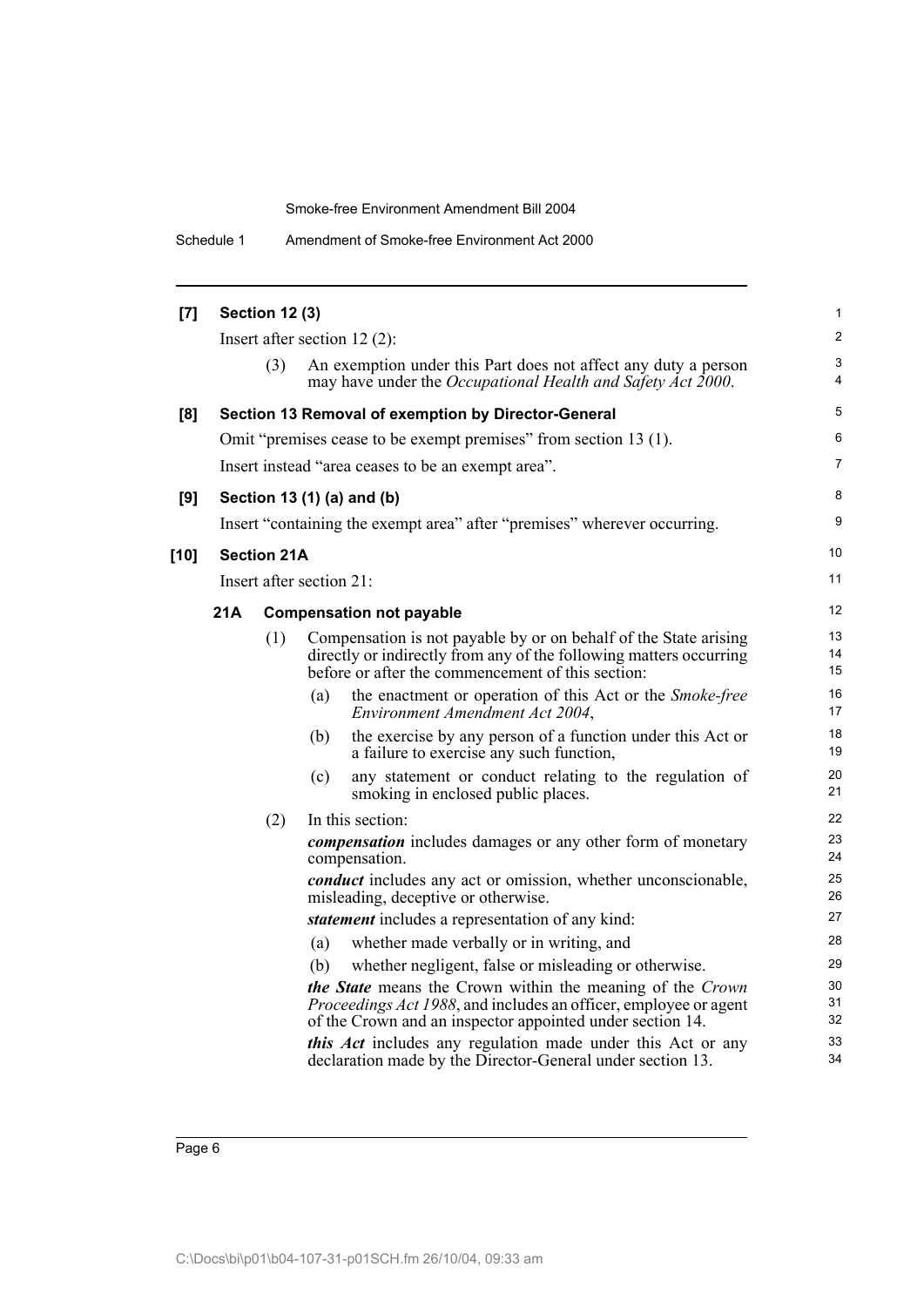Amendment of Smoke-free Environment Act 2000 Schedule 1

| [11]   | <b>Section 23 Regulations</b>         |                                                                                                                                                                                                  | 1                          |
|--------|---------------------------------------|--------------------------------------------------------------------------------------------------------------------------------------------------------------------------------------------------|----------------------------|
|        | Insert after section 23 $(2)$ $(d)$ : |                                                                                                                                                                                                  | $\overline{c}$             |
|        | (e)                                   | guidelines in relation to determining what is an enclosed<br>public place and when a covered outside area is considered<br>to be substantially enclosed for the purposes of this Act.            | 3<br>4<br>5                |
| $[12]$ | public places                         | Schedule 1 Examples of places that are smoke-free if they are enclosed                                                                                                                           | 6<br>7                     |
|        | Omit the following:                   |                                                                                                                                                                                                  | 8                          |
|        |                                       | Common areas in hostels<br>Common areas in motels                                                                                                                                                | 9<br>10                    |
|        | Insert instead:                       |                                                                                                                                                                                                  | 11                         |
|        |                                       | Hostels (other than residential accommodation)<br>Motels (other than residential accommodation)                                                                                                  | 12<br>13                   |
| $[13]$ | <b>Schedule 1</b>                     |                                                                                                                                                                                                  | 14                         |
|        | Insert at the end of the Schedule:    |                                                                                                                                                                                                  | 15                         |
|        |                                       | Casinos (other than a casino private gaming area or residential<br>accommodation)<br>Hotels (other than residential accommodation)<br>Clubs (other than residential accommodation)<br>Nightclubs | 16<br>17<br>18<br>19<br>20 |
| $[14]$ |                                       | Schedule 2 Savings, transitional and other provisions                                                                                                                                            | 21                         |
|        | Insert at the end of clause $1(1)$ :  |                                                                                                                                                                                                  | 22                         |
|        |                                       | Smoke-free Environment Amendment Act 2004                                                                                                                                                        | 23                         |
| $[15]$ | Schedule 2, Part 2                    |                                                                                                                                                                                                  | 24                         |
|        | Omit the Part.                        |                                                                                                                                                                                                  | 25                         |